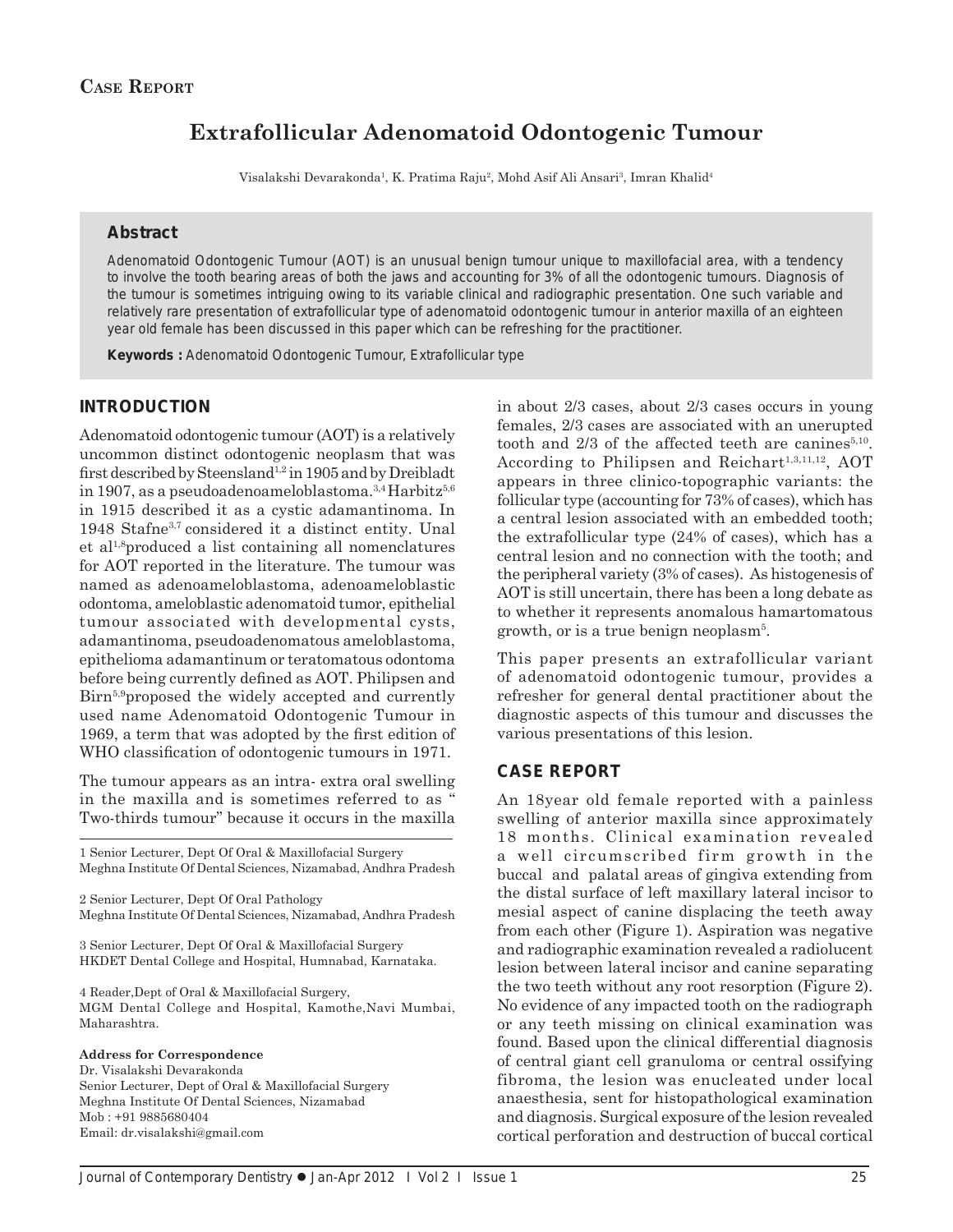

Fig 1 Preop Photograph showing the lesion



Fig 2. Preoperative Intraoral Periapical radiograph of the patient showing the extent of the lesion

plate. The teeth adjacent to the lesion were extracted owing to the bone loss distal and mesial to lateral incisor and canine respectively. The patient was followed for 25 months without any recurrence.

Grossly, the lesion was found to be a well-defined mass 25 X 15 mm in size surrounded by a well formed fibrous capsule (Figure 3). Histological examination showed numerous proliferation of cuboidal to columnar cells arranged in sheets and in some areas whorls, strands or cords of 1-2 cell thickness scattered



Fig 3. Excised tumour mass



Figure 4. Histopathology of the lesion showing proliferation of cuboidal to columnar cells scattered in scanty connective tissue stroma

in scanty connective tissue stroma. Varying amounts of duct like structures were also seen with lumen of varying sizes lined by cuboidal to columnar cells with polarized nuclei located away from the lumen. Most of the lumen appeared to be empty with no eosinophilic material. Small amounts of dystrophic calcifications were seen between the ductal structures especially in the periphery of the lesion. Rest of the connective tissue stroma was loose and comprised of blood vessels and extravasated blood in some areas (Figure 4).

## **Discussion**

AOT is a rare, slow growing, benign, odontogenic, epithelial tumours which usually arise in the second or third decade, the mean age being 13.2 years (range 3 until 28 years) and the female : male ratio being 2.3 : 1. AOT is usually located in the anterior maxilla  $(maxilla : mandible = 2.6 : 1);$  it produces a slow growing swelling without pain. The tumour growth may cause displacement of teeth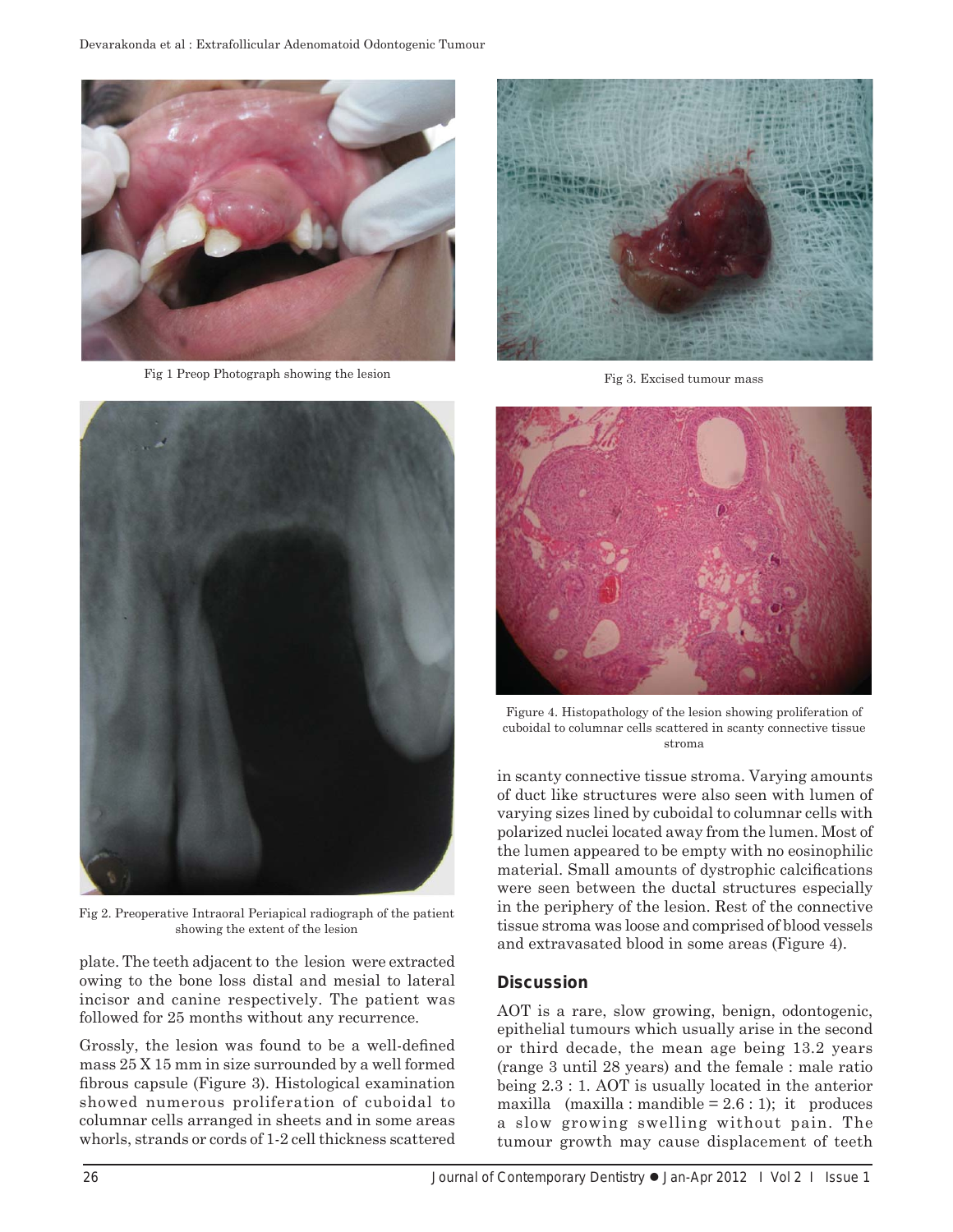rather than root resorption. AOTs comprise only 0.1% of tumors and cysts of the jaws. Philipsen et al<sup>1</sup> reported that theyaccount for 3 to 7 % of all odontogenic tumors, 1.2% in Caucasian and 9% in black African patients. Information regarding incidence and prevalence of individual odontogenic tumors is still not available<sup>13</sup>.

The origin of AOT is controversial<sup>5,11,12,16</sup>. Some support the idea that the lesion is a developmental outgrowth or hamartoma while others consider it to be neoplastic growth of odontogenic epithelium. The 1971 WHO classification stated: "It is generally believed that the lesion is not a neoplasm"5 . However, Glickman et al,<sup>5</sup> concluded that "such a controversy is irresolvable because sound arguments can be advanced in favour of and against both hypotheses. The arguments are based on personal bias rather than on scientific evidence"

Due to its varied clinical and radiographic presentations, preoperatively, AOTs have been diagnosed as various types of disease<sup>13</sup>. Radiographically they frequently resemble dentigerous or follicular cysts. The radiolucency associated with AOT may extend more apically than that of a dentigerous cyst as seen in the present case. Irregular root resorption is seldom reported5 . The varied picture of this tumour often confuses the practitioner thus misguiding them.

Clinical features generally focus on complaints regarding a missing tooth. The tumours are upto 1.5 to 3 cm, but larger lesions have been reported in the literature<sup>13</sup>. However, the rare peripheral variant occurs primarily in the gingival tissue of tooth-bearing areas<sup>1</sup>. They usually appear unilocular radiographically, but a few cases of multilocular radiolucency have been reported. Multiple AOT-like jawbone lesions were reported in a case by Larsson<sup>13, 14</sup>. AOT lesions may often appear completely radiolucent; however, they contain fine specks of dystrophic calcifications or tooth material like enamel, dentin, enamel and dentin, cementum, dentin and cementum, a feature differentiating AOT from dentigerous cysts<sup>13</sup>. In the present case, only dystrophic calcification was seen.

Both types of central intraosseous tumours produce a corticated radiolucency, sometimes with radiopaque specks. The follicular type is usually initially diagnosed as a dentigerous or a follicular cyst. According to Philipsen et al.<sup>3,11</sup>, the extrafollicular type usually presents as a unilocular, well-defined radiolucency found between, above or superimposed on the roots of erupted teeth and often resembling a residual, radicular, globulomaxillary or lateral periodontal cyst. The peripheral type usually presents as a gingival swelling, located palatally or lingually relative to the involved tooth. Dare et al1,<sup>15</sup> found

that intraoral periapical radiographs allow perception of the radiopacities in AOT as discrete focii having a flocculent pattern within radiolucency even with minimal calcified deposits while panoramic often do not. Those calcified deposits are seen in approximately 78% of AOT. Jham et al<sup>13,17</sup> reported a case of AOT arising from the periodontal ligament.

Table 1. Unusual findings seen in our case related to typical features of an adenomatoid odontogenic tumour (AOT)

| Typical features of most AOT                                                            | Unusual findings in our case                          |
|-----------------------------------------------------------------------------------------|-------------------------------------------------------|
| Cortical penetration rare <sup>18</sup>                                                 | Cortical perforation seen                             |
| Unilocular radiolucency<br>associated with an impacted<br>unerupted tooth <sup>18</sup> | Not associated with impacted or<br>or unerupted teeth |

Since AOT is a benign tumor that presents with a non-aggressive biologic behavior, progressive growth, small frequency of recurrence, absence of invasion, and the frequent presence of a connective tissue capsule, the treatment should consist of enucleation and curettage19. If the follicle of the tooth is found intact, it can be easily separated from the tumour; it may be possible to remove the lesion while leaving the teeth in place, as described by Toida and others<sup>3</sup>. For periodontal intrabony defects caused by AOT, guided tissue regeneration with membrane technique is suggested after complete removal of the tumor1. Enucleation and curettage is the most common treatment modality for this tumour and recurrence is extremely rare. The prognosis is excellent.

## **References**

- 1. Handschel JGK, Depprich RA, Zimmermann AC, Braunstein S, Kübler NR. Adenomatoid odontogenic tumor of the mandible: review of the literature and report of a rare case. Head & Face Medicine 2005; 1:3: 1-3
- 2. Steensland HS: Epithelioma adamantinum. J Exper Med 1905; 6:377-389.
- 3. Batra P., Prasad S. Adenomatoid Odontogenic Tumour: Review and Case Report. J Can Dent Assoc 2005; 71(4): 250-253.
- Lucas RB. Pathology of tumors of the oral tissues. 4th ed. Edinburgh, Scotland: Churchill Livingstone 1984: 66.
- 5. Garg D., Palaskar S., Bhushan A. Adenomatoid odontogenic tumor- hamartoma or true neoplasm: a case report. J of Oral Science 2009; vol.51, No.1: 155-159.
- 6. Harbitz F. On cystic tumors of the maxilla, and especially on adamantine cystadenomas (adamantomas), Dental Cosmos 1915; 57: 1081-1093.
- 7. Stafne EC. Epithelial tumors associated with developmental cysts of the maxilla: report of 3 cases. Oral Surg Oral Med Oral Pathol 1948; 1: 887.
- 8. Unal T, Cetingul E, Gunbay T. Peripheral adenomatoid odontogenic tumor: Birth of a term. J Clin Pediatr Dent 1995, 19: 139-142.
- 9. Philipsen HP, Birn H. The adenomatoid odontogenic tumor, ameloblastoma adenomatoid tumor or adeno-ameloblastoma. Acta Pathol Microbiol Scand 1969; 75: 375-398.
- 10. Marx RE, Stern D. Oral and Maxillofacial pathology: a rationale for diagnosis and treatment. Quintessence Publishing 2003, Hanover Park, 609-612.
- 11. Philipsen HP, Reichert PA (1998) Adenomatoid odontogenic